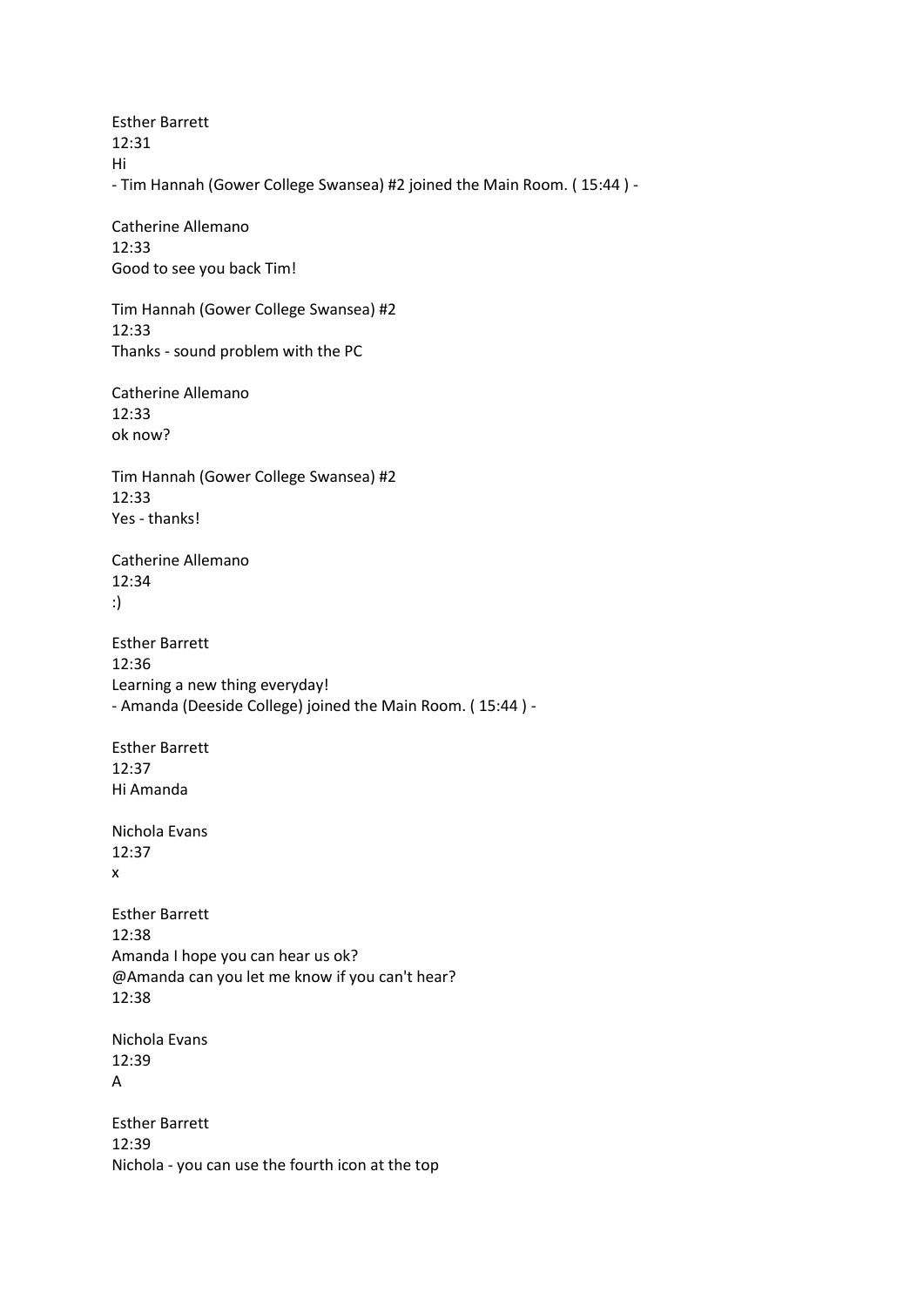Sarah Davies 12:39 higher and further Paul Richardson (RSC Wales) 12:39 E=JISC for me Alyson RSC Wales 12:39 and me Catherine Allemano 12:40 Shouldn't that be Jisc now?! Sarah Davies  $12:42$ and me Lis Parcell 12:43 SCONUL is the HE libraries body [www.sconul.ac.uk](http://www.sconul.ac.uk/) astonishing figure! 12:44 We will source info at the Anglia Ruskin tool Andrew has mentioned 12:46 Elen 12:46 HE are tackling these issues as well Esther Barrett 12:46 <http://www.bevanfoundation.org/publications/digital-by-default/> Lis Parcell 12:46 If anyone's got a link for Anglia Ruskin citation tool do post it in the chat Esther Barrett 12:48 <http://jiscdesignstudio.pbworks.com/w/page/50732763/PADDLE%20project> <http://jiscpaddleproject.wordpress.com/>

12:49

Lis Parcell 12:50 Good point not to let the whole initiative rest on one lonely champion!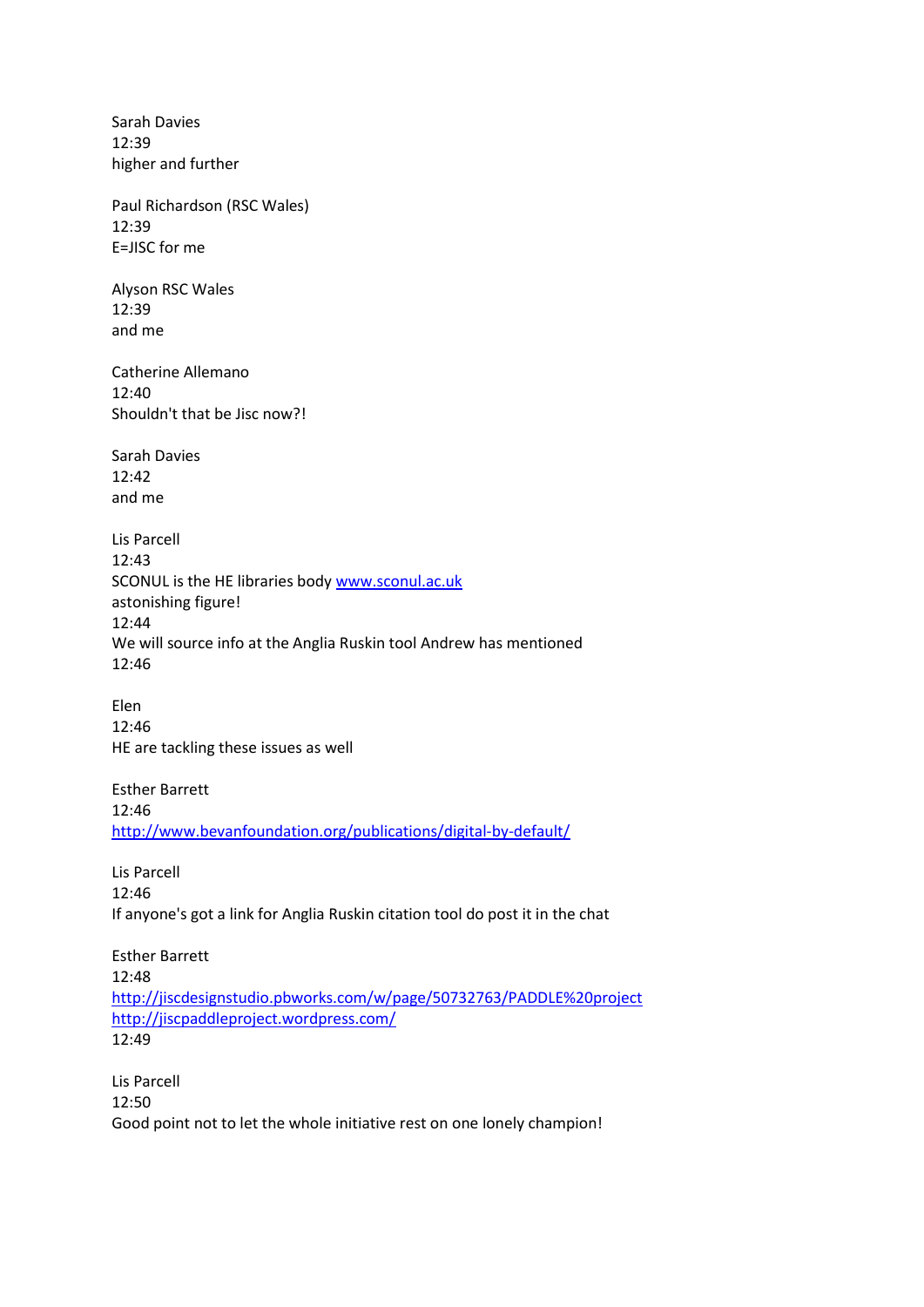juliadesigns 12:50 Indeed!

Esther Barrett 12:51 A few people are using near pod now

juliadesigns 12:52 sounds interesting

Lis Parcell 12:52 <http://www.nearpod.com/>

Esther Barrett 12:52 youtube/xfuRBD5wj0o

Catherine Allemano 12:52 Also available from the app store

juliadesigns 12:53 We are using WebEX.com for our CertHE class

Lis Parcell 12:53 Must ask you more about that Julia PEDL project<http://www.jisc.ac.uk/whatwedo/programmes/elearning/swaniltig/pedl.aspx> 12:53

juliadesigns 12:53 yes quite

- Chris Jobling (Swansea University) joined the Main Room. ( 15:44 ) -

Esther Barrett 12:54 <https://www.youtube.com/watch?v=ruPIvEN7ahI>

Catherine Allemano 12:54 Hi Chris, Welcome!

juliadesigns 12:54 Hi Chris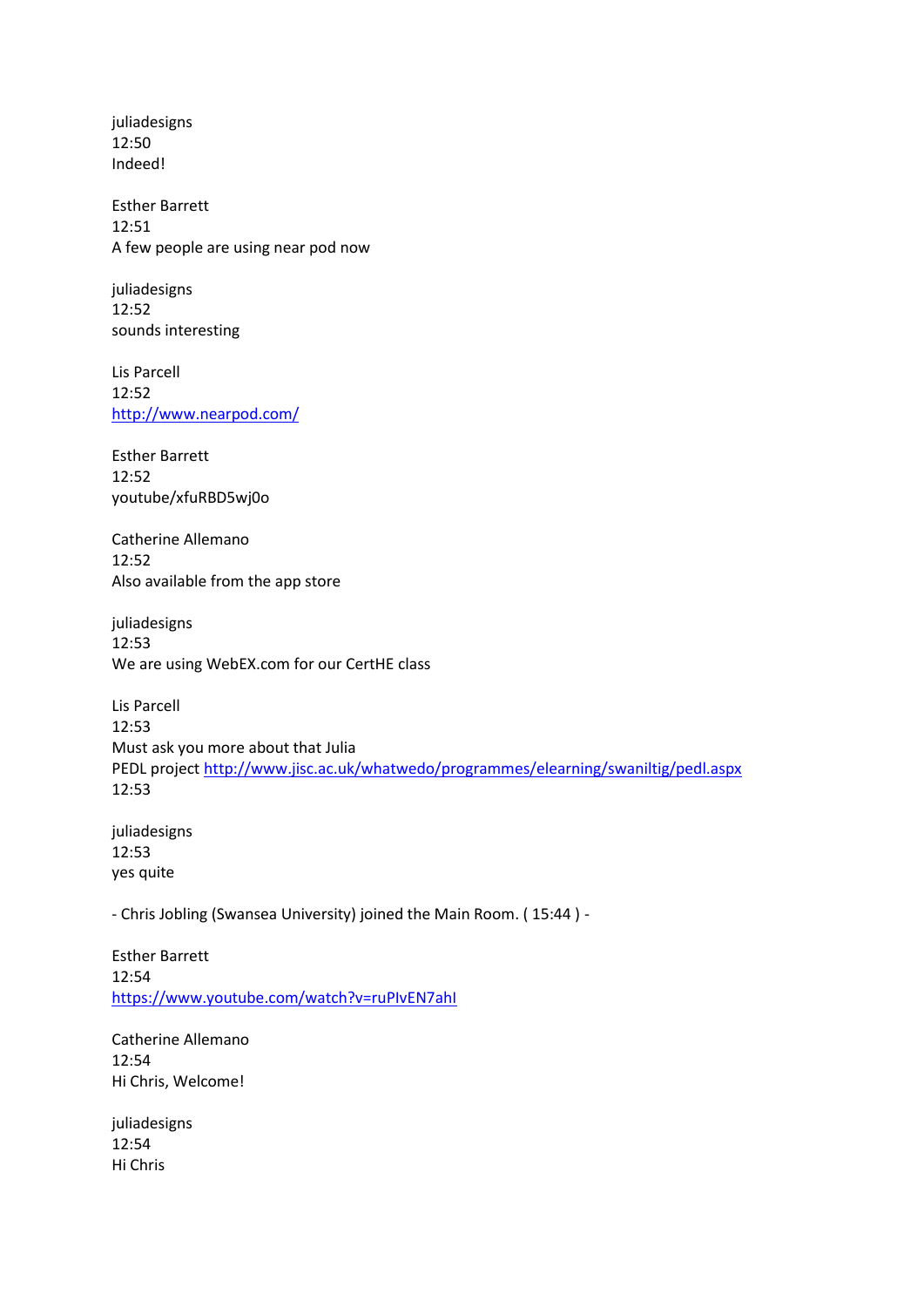Chris Jobling (Swansea University) 12:54 Sorry I'm late. It literally took 50 minutes to get collaborate to open!

Lis Parcell 12:54 Since the PEDL project ran, more institutions have started projects on students as digital guides/champions/peer support

Catherine Allemano 12:54 that must be a record! @ chris 12:55

Esther Barrett 12:55 <https://www.youtube.com/watch?v=ruPIvEN7ahI>

Chris Jobling (Swansea University) 12:55 certainly frustrating!

Esther Barrett 12:57 [www.youtube.com/watch?v=7\\_zzPBbXjWs](http://www.youtube.com/watch?v=7_zzPBbXjWs)

juliadesigns 12:58 these issues are replicated in HE too sadly

Esther Barrett 12:58 I like digital residents and visitors

juliadesigns 12:58 So do I Dave White

Esther Barrett  $12.58$ Ahh

Lis Parcell 12:58 It does seem as though people have moved on from the Prensky view

juliadesigns 12:59 snap!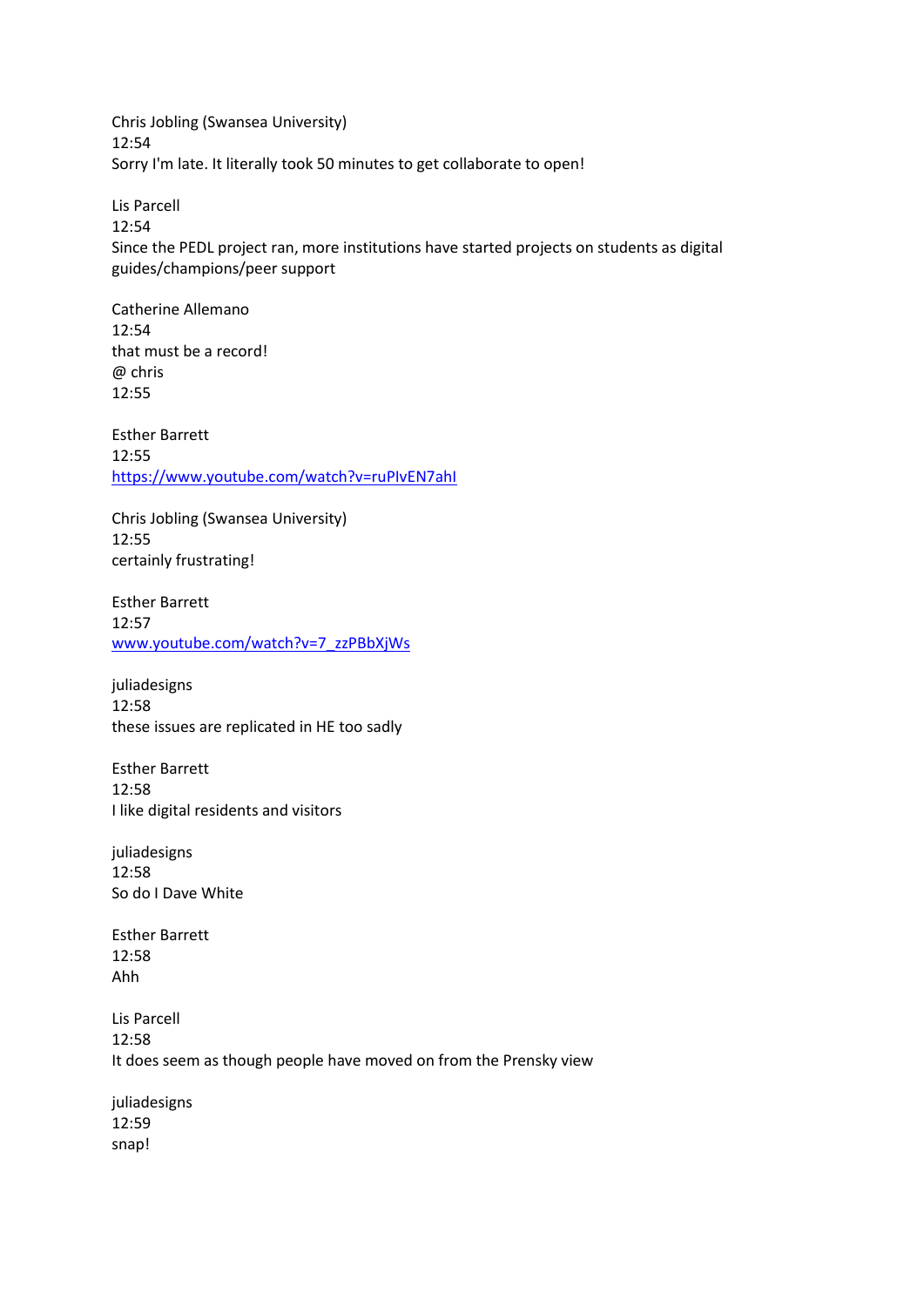Sarah Davies 12:59 Some online staff development materials coming out soon on the Visitors and residents stuff

Esther Barrett 12:59 [www.youtube.com/watch?v=ZCBoLWynsl8](http://www.youtube.com/watch?v=ZCBoLWynsl8)

juliadesigns 12:59 oh good

Lis Parcell 12:59 Thanks Sarah, look forward to that!

- Geoff Constable joined the Main Room. ( 15:44 ) -

Catherine Allemano 12:59 Hi Geoff

juliadesigns 12:59 @daveowhite on Twitter

Catherine Allemano 13:00 No, not so far.

juliadesigns 13:00 Very interesting information here will use this session for my CertHE class

Endaf Edwards (Coleg Ceredigion) 13:01 Hi Geoff

Esther Barrett 13:01 Anthony has his hand up!

Geoff Constable 13:01 Hi, sorry I am so late - was taking minutes at a meeting that over-ran :-( Will the event be available to view after the event?

Lis Parcell 13:02 yes Geoff we'll send a link to the recording afterwards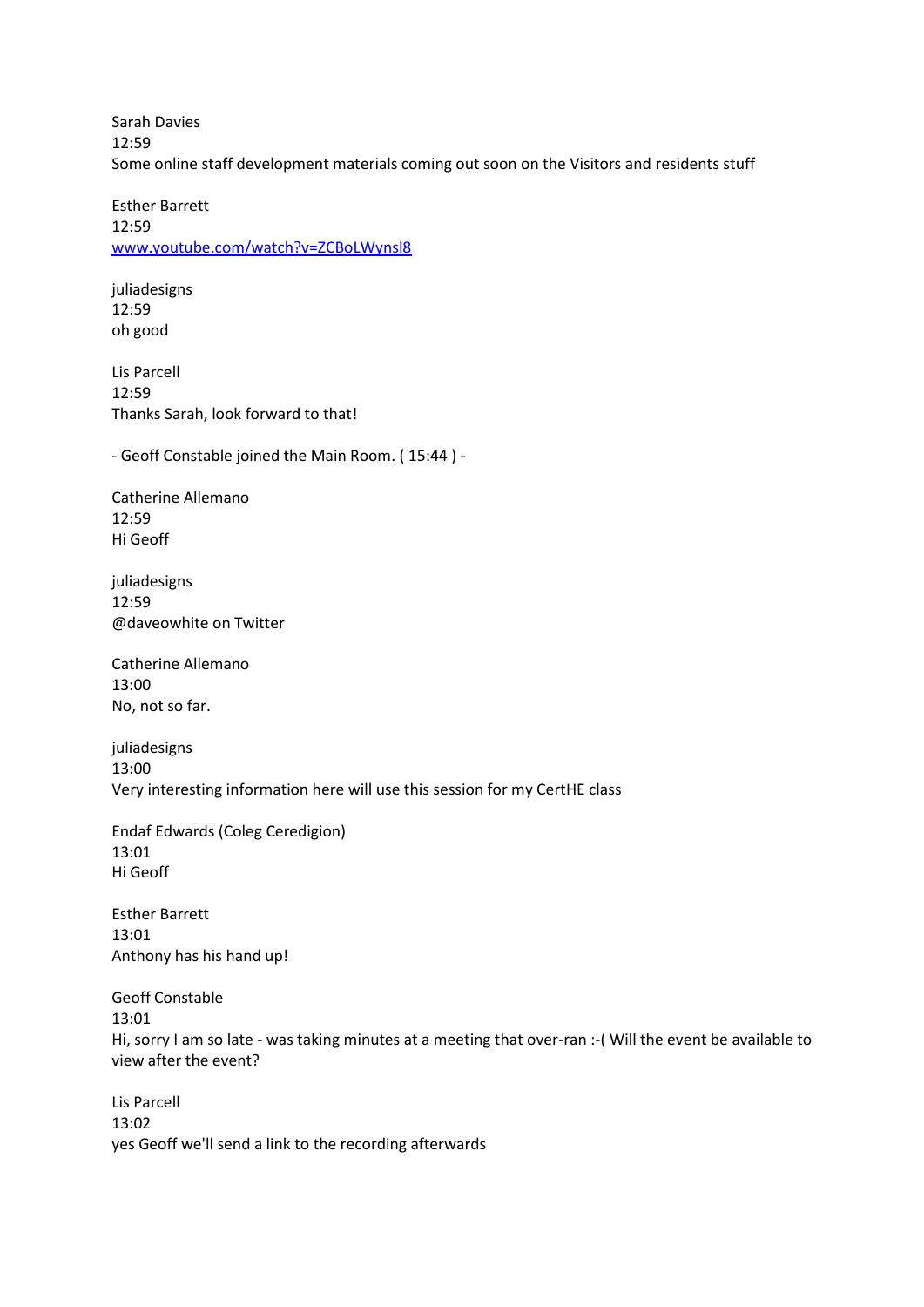Geoff Constable 13:02 Great

- Paul joined the Main Room. ( 15:44 ) -

Catherine Allemano 13:02 Hi Paul

Hattie Blenkinsop (Gateshead College) 13:02 Oo could it be sent to me, aswell as the colleague I'm here for please? [\(harriet.blenkinsop@gateshead.ac.uk\)](mailto:harriet.blenkinsop@gateshead.ac.uk). Thanks!

juliadesigns 13:03 I will explore peer eguides further now

Esther Barrett 13:03 Hi Paul, could you let me know your surname please?

Tim Hannah (Gower College Swansea) #2 13:03 Thought it was the connection here - Anthony's voice coming over better than Lis and Andrew's.

Catherine Allemano 13:03 We'll send the recroding link out to everyone who registered for the session.

juliadesigns 13:03 yes he may have better microphone

Lis Parcell 13:04 <http://www.jisc.ac.uk/whatwedo/programmes/elearning/swaniltig/pedl.aspx>

Sarah Davies 13:05 <http://www.jisc.ac.uk/developingdigitalliteracies> and [http://www.jisc.ac.uk/whatwedo/programmes/elearning/developingdigitalliteracies/developingdigit](http://www.jisc.ac.uk/whatwedo/programmes/elearning/developingdigitalliteracies/developingdigitalliteraciesprog.aspx) [alliteraciesprog.aspx](http://www.jisc.ac.uk/whatwedo/programmes/elearning/developingdigitalliteracies/developingdigitalliteraciesprog.aspx) - lists projects and links to them 13:05

Catherine Allemano 13:05 @Hattie: I'll make sure you get the link to the recording too.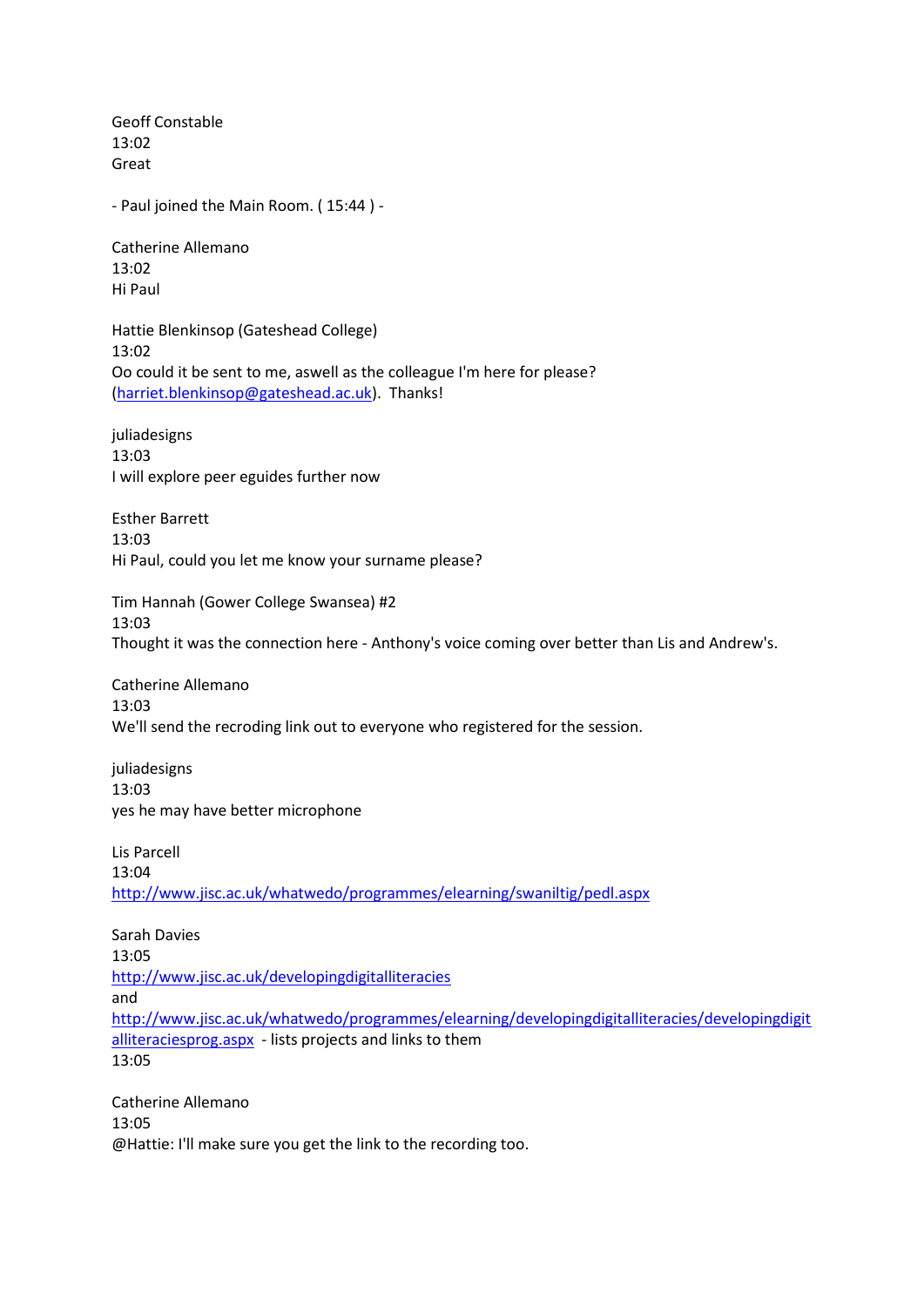Lis Parcell 13:05 great thanks Sarah

Hattie Blenkinsop (Gateshead College) 13:06 Thanks Catherine, that's great

Lis Parcell 13:07 sustainability increasingly important for innovation projects

Anthony Beal 13:08 <http://digidol.cf.ac.uk/>

Lis Parcell 13:10 This approach on practices not technologies seems to be a really strong move

juliadesigns 13:14 great model

Lis Parcell 13:14 Jisc Dig lit frameworks, tools etc are all at <http://jiscdesignstudio.pbworks.com/w/page/54539610/DL%20resources%20index> This matrix was used in the Dig Lit workshop we did last year and people foiund it useful for focussing on \*practices\* 13:14

- Geoff Constable left the Main Room. ( 15:45 ) -

juliadesigns 13:21 Our LRC is doing a great Your Online Presence session for students now at TSD

Lis Parcell 13:21 One of the #jiscdiglit projects CASCADE is very interesting as an example of both digital literacies for research and students as change agents <http://www.jisc.ac.uk/whatwedo/programmes/elearning/developingdigitalliteracies/Cascade.aspx>

juliadesigns 13:21 it has been very well received so far

Lis Parcell 13:22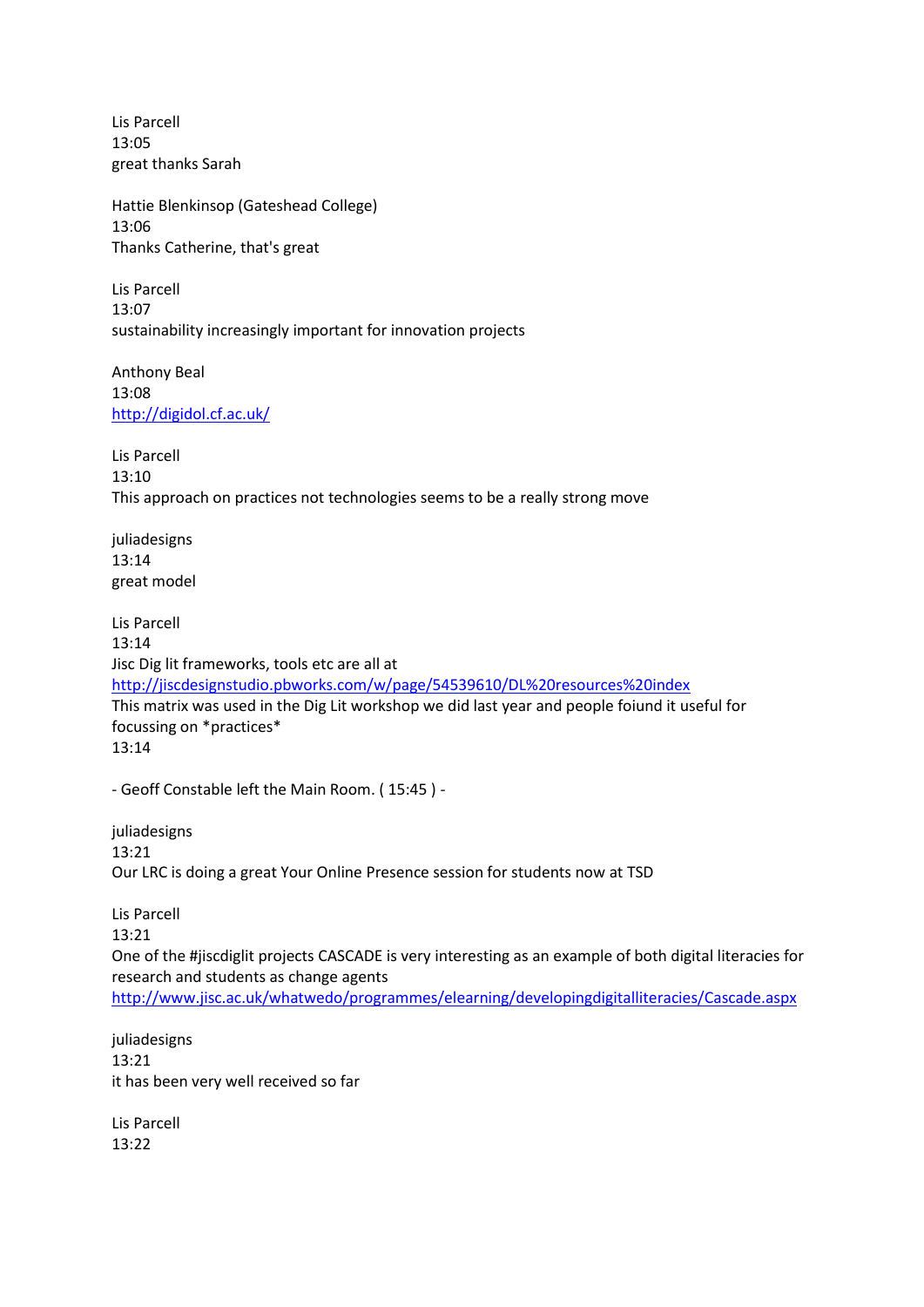@Julia do you have any URL or could you send us some more info about your Online Presence session?

juliadesigns 13:22 certainly can Lis - I have set of slides too

Elen 13:23 Managing your online presence<http://issnews.swan.ac.uk/?p=1205> - Geoff Constable #2 joined the Main Room. ( 15:45 ) -

Esther Barrett 13:23 Sarah has raised her hand

Elen 13:23 Yes - also emebedded in 1st year nursing students this year too

Esther Barrett 13:24 Good question

Lis Parcell 13:24 @Elen thanks and congratulations on getting your initiative started with nursing!

Geoff Constable #2

13:25

I had an audio problem and had to reboot. Might have missed this - how did/do you evaluate and what were your evaluation criteria/KPIs?

- Amanda (Deeside College) left the Main Room. ( 15:45 ) -

Hattie Blenkinsop (Gateshead College) 13:26 Julia - I'd be interested in reading more about your session too, sounds good

juliadesigns 13:26 <https://www.dropbox.com/s/fjrxpmw7np00123/Whats%20your%20e-reputation.pptx>

Anthony Beal 13:26 Students and employability from JISC project Digitally Ready - [http://www.scoop.it/t/digital-literacy](http://www.scoop.it/t/digital-literacy-education?tag=digitally+ready)[education?tag=digitally+ready](http://www.scoop.it/t/digital-literacy-education?tag=digitally+ready)

Lis Parcell 13:27 Thanks Julia!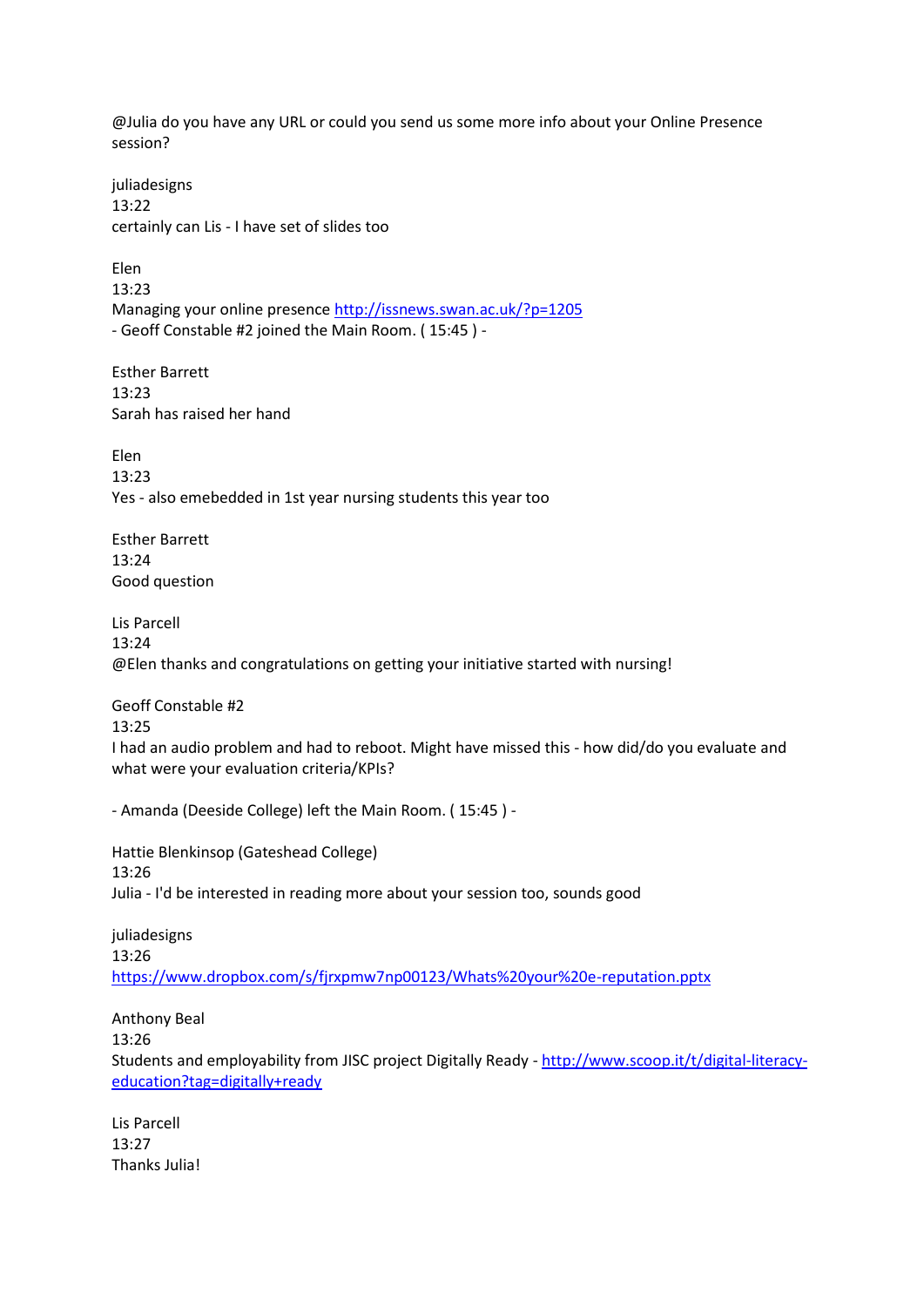Hattie Blenkinsop (Gateshead College) 13:27 Thanks!

juliadesigns 13:28

credit goes to my colleagues Sarah Jones Subject Librarian who developes and delivers the session s.b.jones@tsd.ac.uk

Geoff Constable #2 13:28 Thanks.

juliadesigns 13:29 We are going to roll it out to staff and more student groups in the New Year

Anthony Beal 13:29 Materials from the DL conference Andrew refered too [http://moodle.rsc](http://moodle.rsc-northwest.ac.uk/course/view.php?id=185)[northwest.ac.uk/course/view.php?id=185](http://moodle.rsc-northwest.ac.uk/course/view.php?id=185)

Elen 13:29 Also developed by Sam Oakley at Swansea Uni <https://sites.google.com/site/susamoakleygregynog2012/>

juliadesigns 13:31 Greater publicity using social media is always beneficial

Anthony Beal 13:31 Clear strategic vision and guidance from senior managers

Esther Barrett 13:31 Useful to know!

juliadesigns 13:32 The HwB sounds really good too

Tim Hannah (Gower College Swansea) #2 13:33 I agree with Anthony here.

juliadesigns 13:33 Great stuff Elen TSd and SU are striding forward w social media!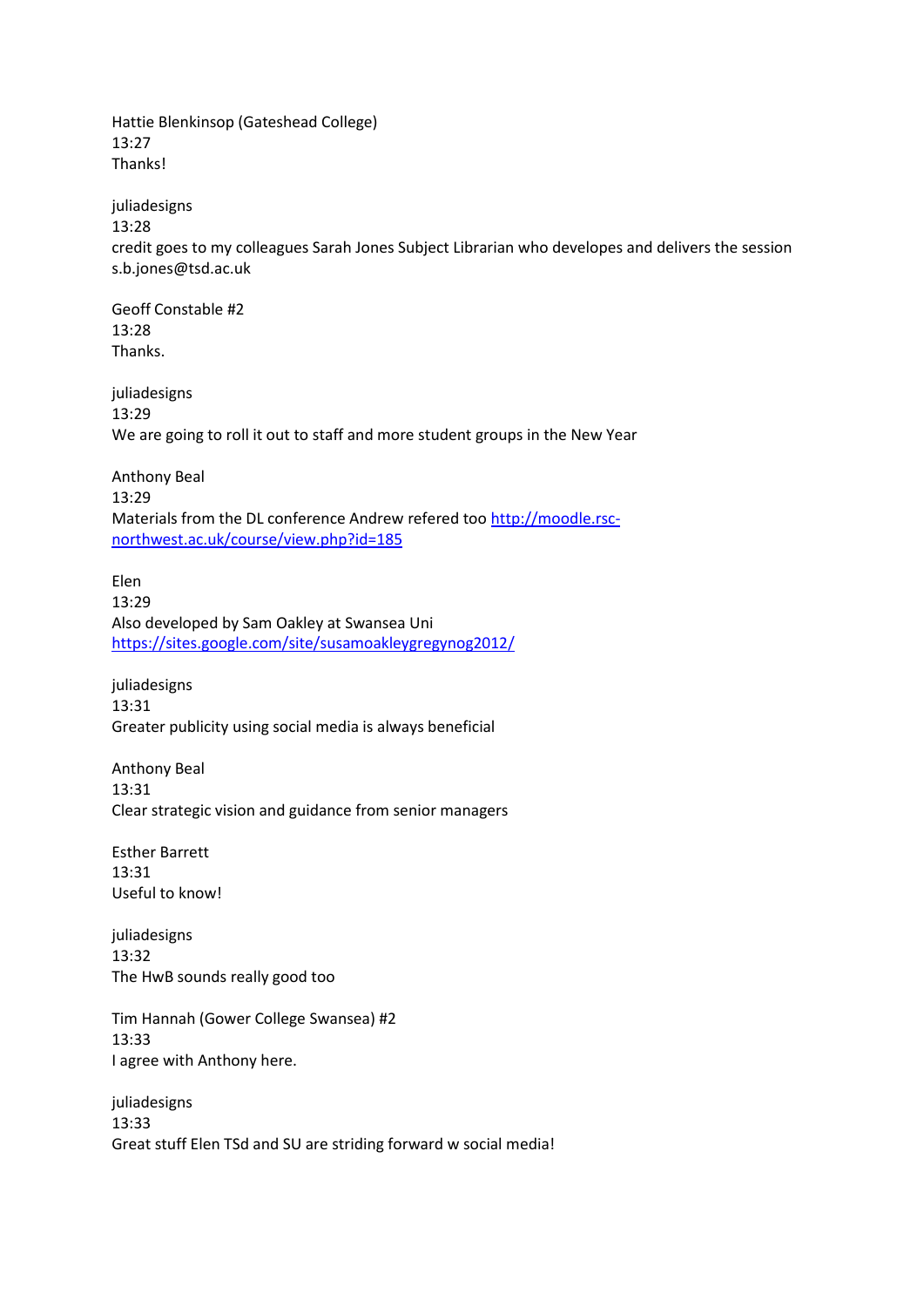Hattie Blenkinsop (Gateshead College) 13:33 Apologies for being so quiet - very interesting session, I've learnt a lot

Elen 13:33 Julia - it's a very fun session to teach!

juliadesigns 13:33 I find it very useful to be able to disseminate to colleagues and students

Anthony Beal 13:33 Managing your Digital FootprintPresented by Scott Hibberson, JISC RSC Y&H [http://moodle.rsc](http://moodle.rsc-northwest.ac.uk/course/view.php?id=185)[northwest.ac.uk/course/view.php?id=185](http://moodle.rsc-northwest.ac.uk/course/view.php?id=185)

Esther Barrett 13:33 Good Hattie, glad you found it useful

juliadesigns 13:33 @Elen yes indeed!

Sarah Davies 13:33 Thanks Lis, Andrew and Janet!

Sue W 13:33 Me too - some very valuable infromation which I plan to include in staff devlopment sessions.

Paul Richardson (RSC Wales) 13:34 @Janet @Andrew Thanks!

Sue W 13:34 Thank you!

Jean Sullivan 13:34 Thank you

Elen 13:34 Diolch

Hattie Blenkinsop (Gateshead College) 13:34